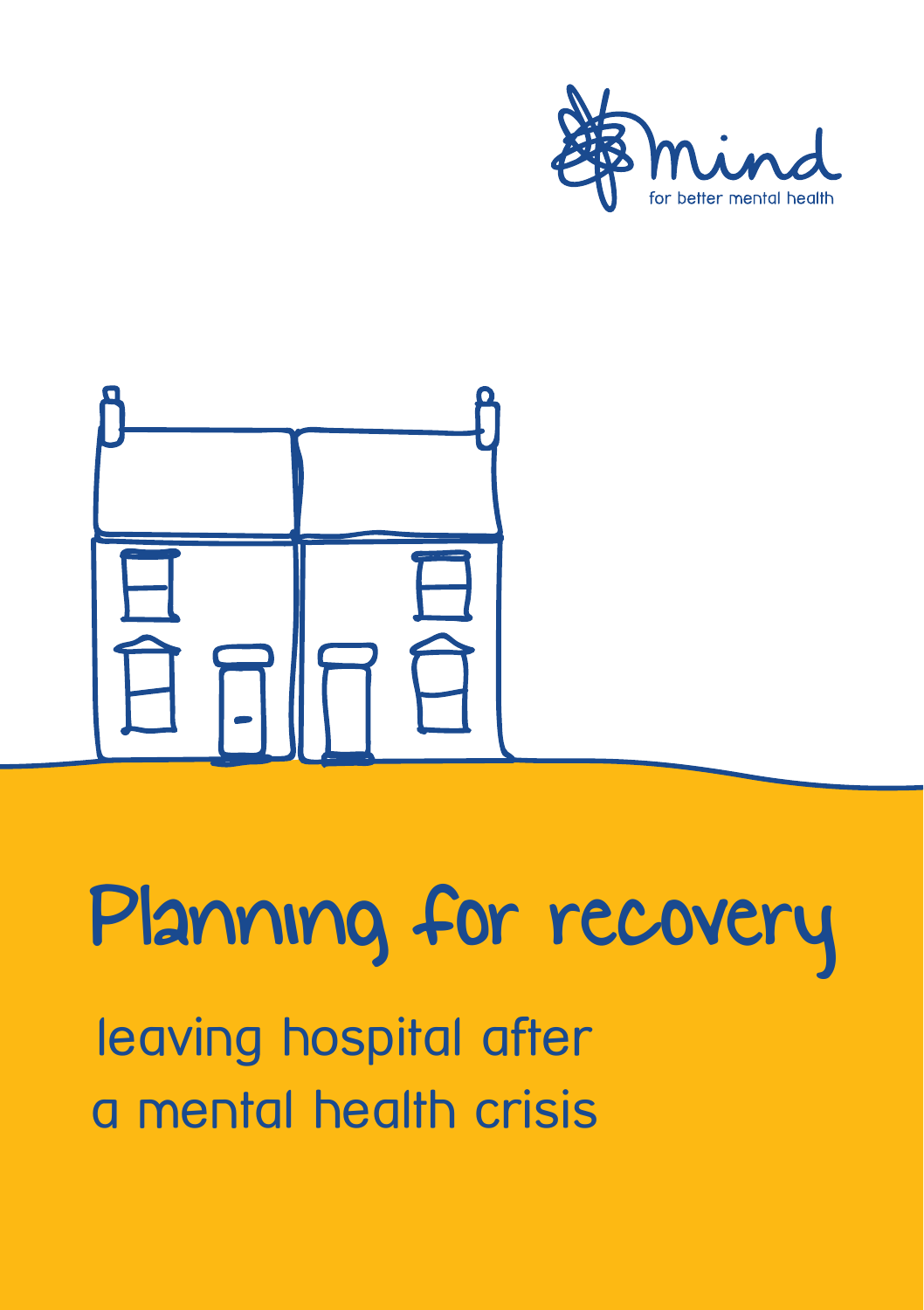## **Leaving hospital after a mental health crisis**

This booklet is to help you think about what support you might need when you leave hospital  $-$  so that your care plan reflects what is important to you and you can decide when it is right for you to go home.

There is space for you to write down things you want to say when you have meetings with staff to plan your care. It outlines what you should be able to expect and how to get help if you have any concerns. You'll also find some contact details at the end of the booklet to point you in the direction of more information and support.

We talk about 'going home', but if you don't have somewhere to go back to, or need to change your accommodation or to move into supported housing or residential care, this booklet could still help you think about what you might need.

## **Have you been sectioned?**

If you are detained in hospital under the Mental Health Act (sectioned), there are rules about how your discharge is decided and how you can apply to leave hospital. Some people may have conditions imposed on them after leaving hospital, and some people will have additional rights to aftercare.

You can find out more from ward staff or an independent mental health advocate (IMHA). An IMHA is someone who helps you understand and exercise your rights. If you are detained in hospital in England, you are entitled to support from an IMHA; in Wales, you are entitled to an IMHA whether you have been detained or are a voluntary patient. Ward staff must tell you how you can get to see an IMHA.

You can call Mind's Legal Line for advice (0300 466 6463) or read more in Mind's 'Leaving hospital' rights guide available online at mind.org.uk. You can still use this booklet to think about what you need.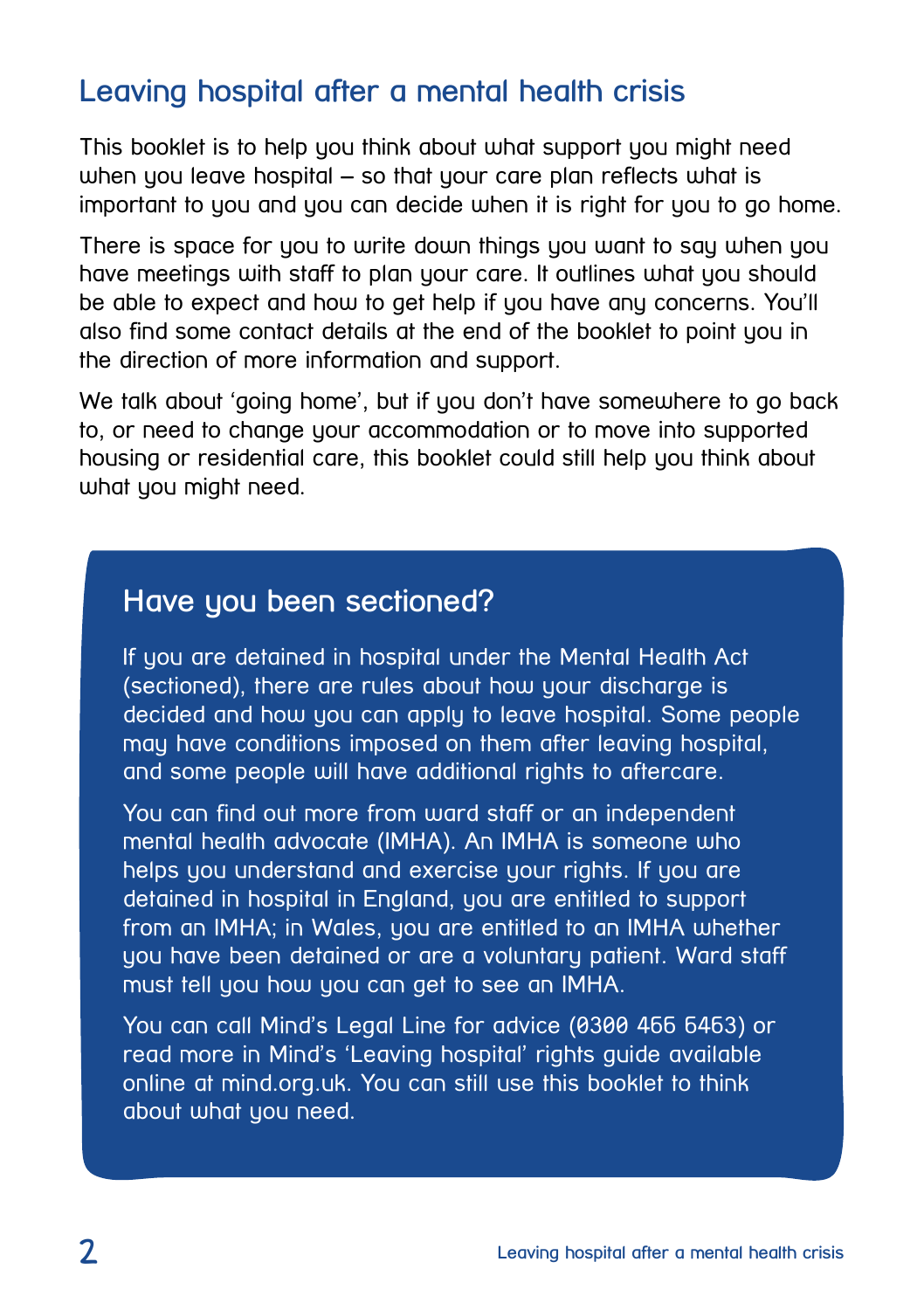## **How will my return home be arranged?**

As you start feeling well enough to leave hospital your care team should already be planning with you how this will happen and what care you can get after leaving. In fact, they should have begun to plan from the point you went into hospital. The care team might include nurses, psychiatrist, social worker, occupational therapists, and a psychologist.

The plan centres on you and your goals. It might involve your GP, community mental health services, social care, housing provider or staff at a care home (depending on your circumstances). It covers treatment and support that will help you stay as well as possible in future. Your care team should send a copy of this plan to everyone who will be involved in supporting you, including your GP. Here are some of the things that go in the plan and that it might help to think about, to make leaving hospital easier:

- your recovery goals
- how to cope with your symptoms
- what to do in a crisis
- **v** your medicines and treatment
- any work, training, learning or social activities.

When you meet with staff to plan your discharge and care, you might want someone with you, such as a friend, family member or advocate (someone who can help you express your views and wishes, and help make sure your voice is heard). Ask a member of ward staff or go to Mind's website to find out how to contact an advocate.

I find it helpful and reassuring to have a third person in the room willing to support my stance... [It] makes me feel far less worried about being misunderstood or having my concerns dismissed.

If you are in Wales, your care and treatment plan should be updated and this will involve your care co-ordinator working with you to record the outcomes you hope for in various aspects of your life.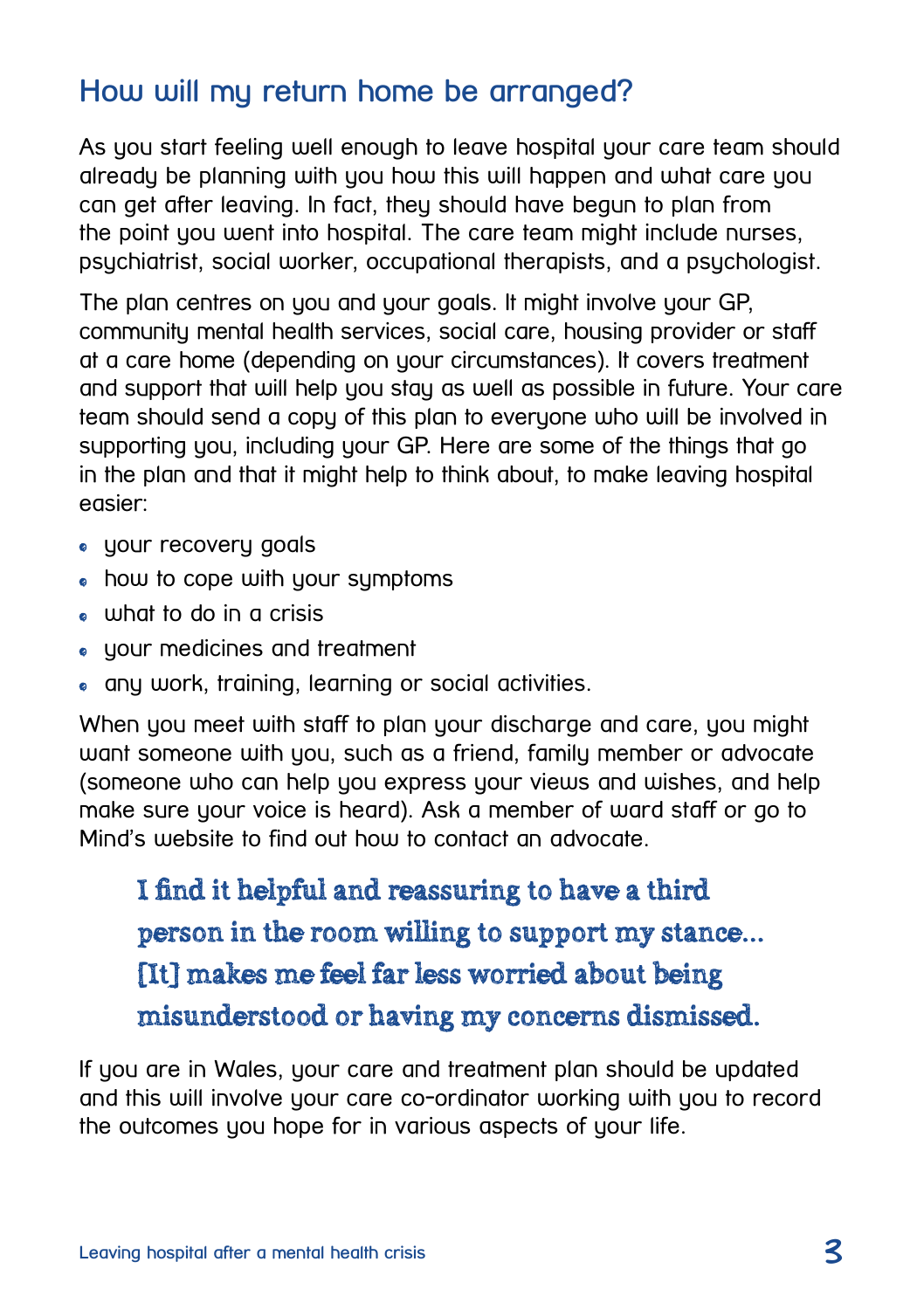# **What happens to my life outside while I am in hospital?**

When you first came into hospital, staff should have checked with you about your home situation and anything that needed taking care of – for example, about how your children are looked after, your pets, or making sure there are no problems with benefits, rent or mortgage payments. If you are worried about any aspect of your life you can talk to your nurse or care co-ordinator.

While you are in hospital, staff should:

- help you keep in touch with life outside
- provide sessions to help you cope better.

Especially if you have been in hospital a long time, it can be helpful to have trial periods at home, maybe building up the length of time, before being discharged. Or you may want to make a quick visit home or to where you will be staying to make sure everything is OK.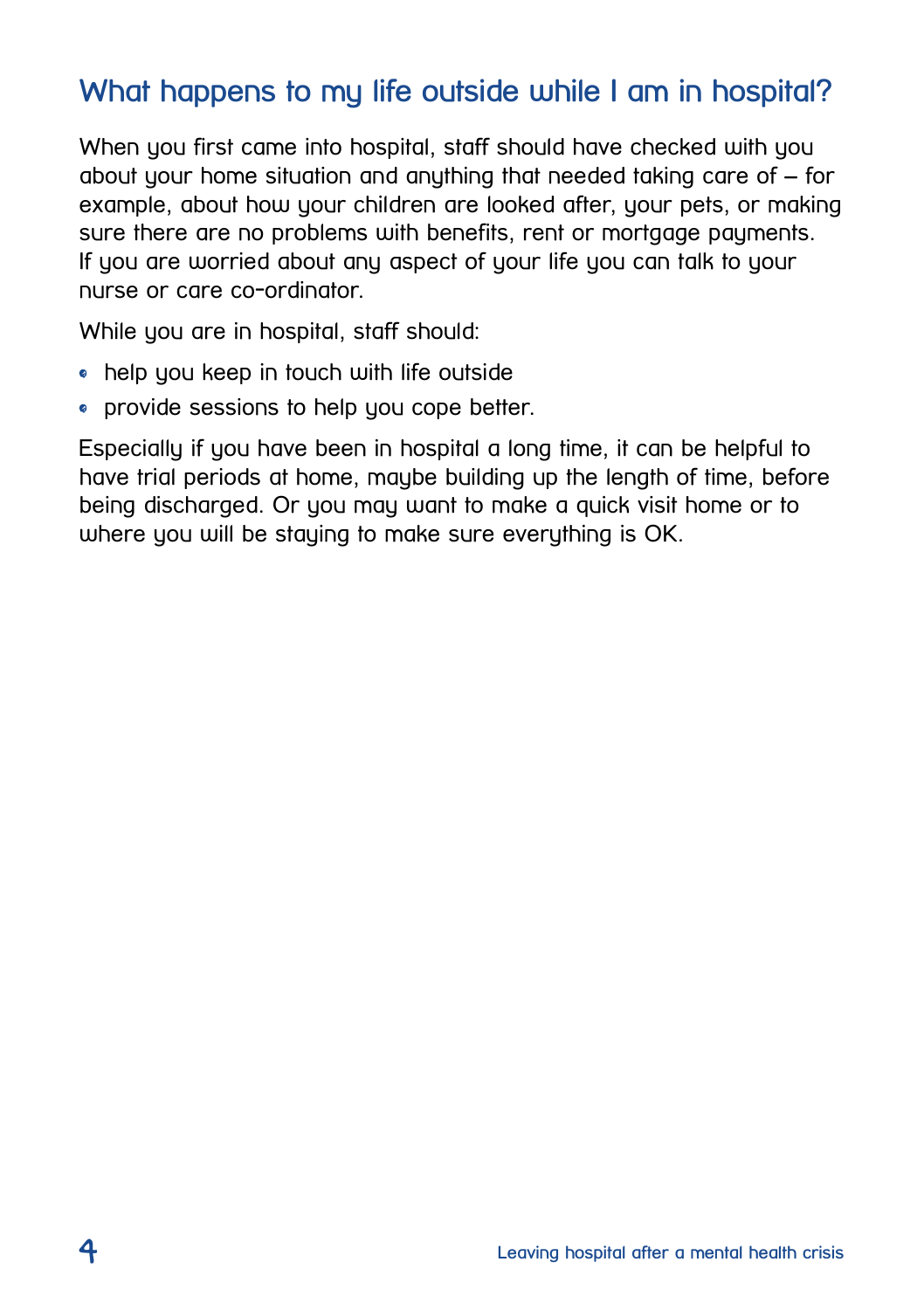## **How can I make sure I get the support I need?**

You may find it helpful to prepare for a discharge planning meeting by writing down things you want support with. Think about what matters most to you. Are there things that need to change – for example, in your home life – so you can stay safe and recover? Do you have somewhere suitable to live?

You may find it helpful to think this through with a member of staff you trust, or a friend or family member, and make your own notes. The headings are there as prompts – everyone has their own needs and priorities.

#### **People whose support is important to me**

For example, a friend or family member or your GP, community mental health nurse or occupational therapist.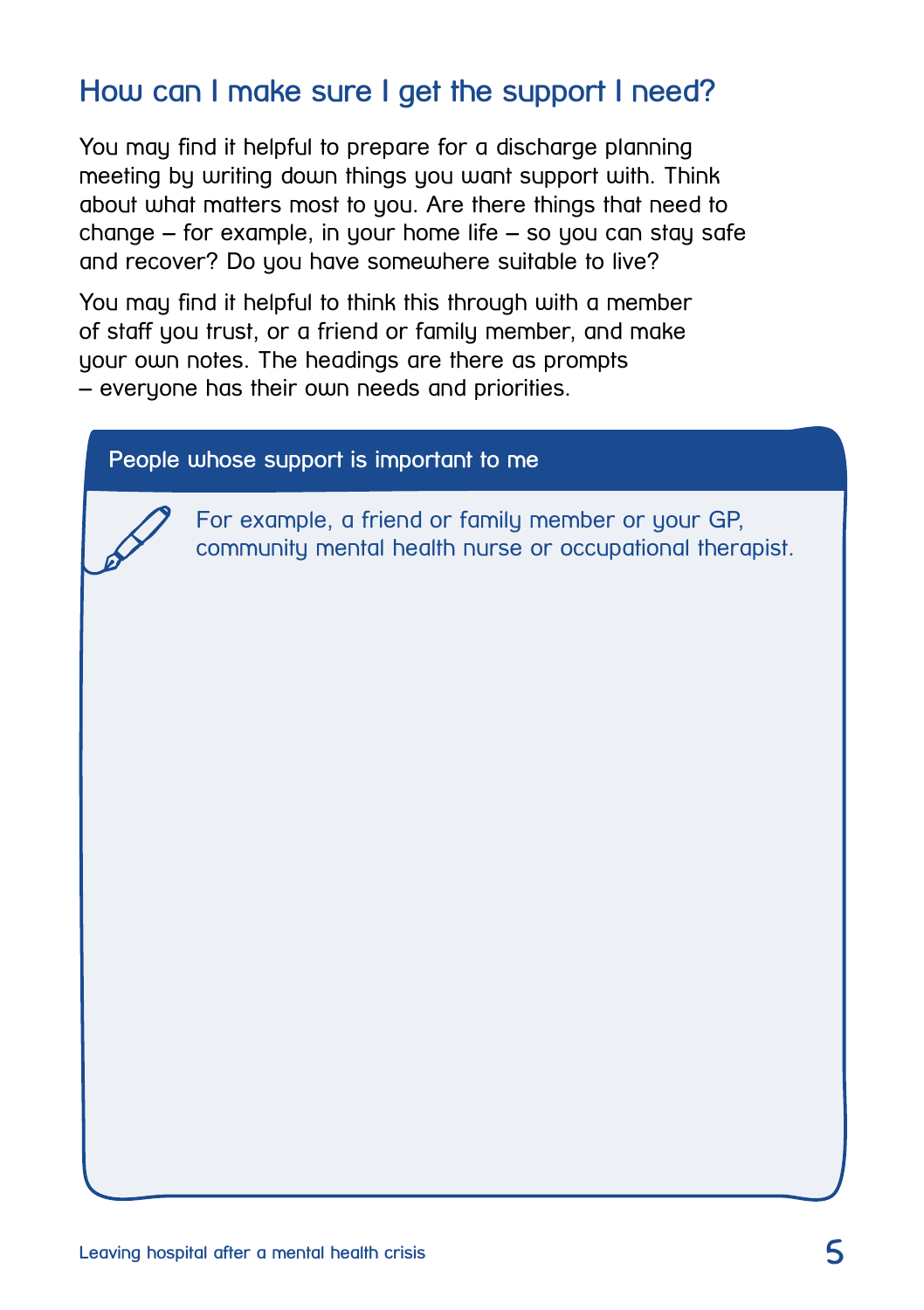#### **A place to stay**

For example, getting help at home or support with finding somewhere to live.

#### **Parenting and other caring relationships**

For example, looking after the children.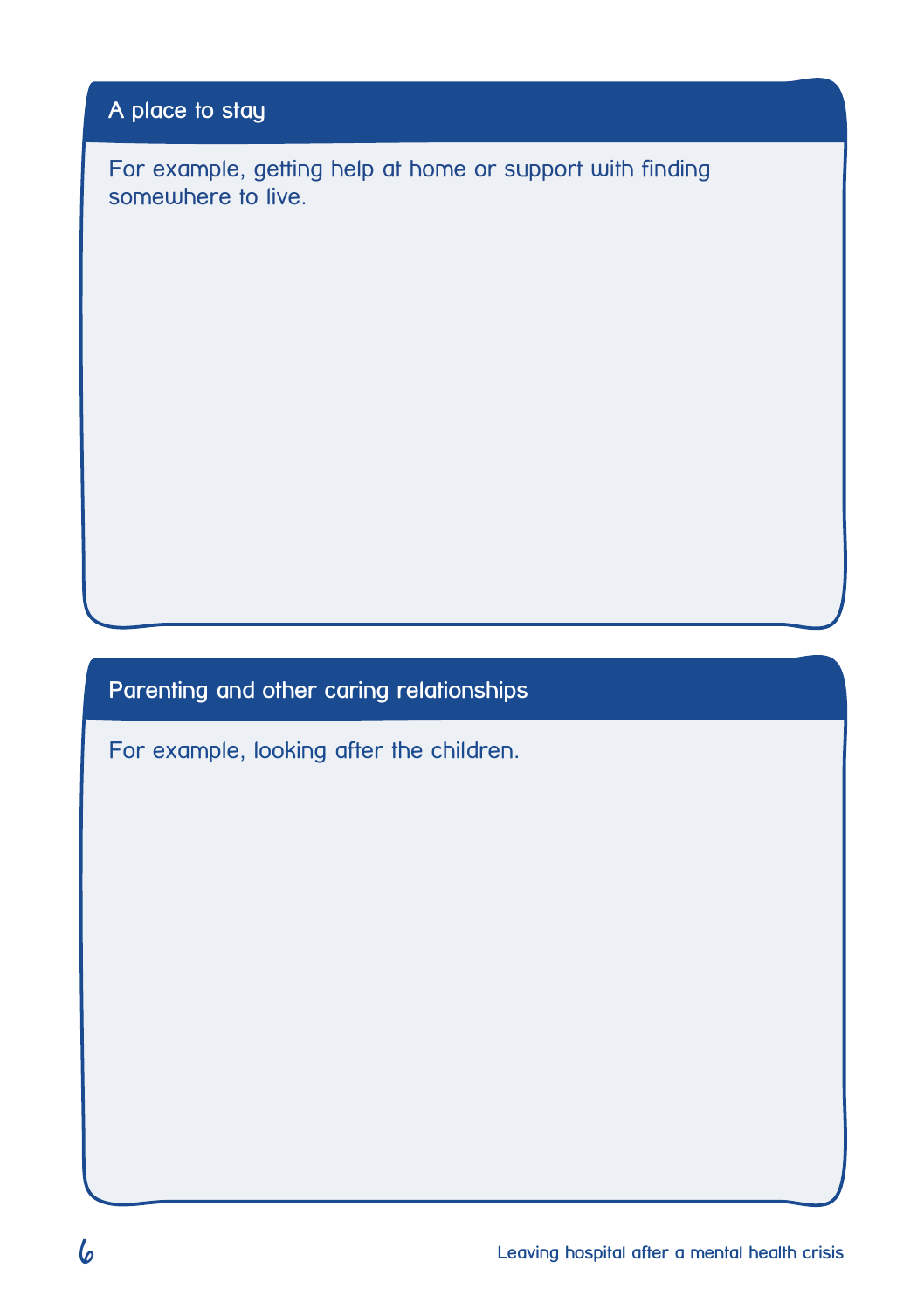#### **Other family, friends and social contact**

For example, getting on with family or meeting people.

#### **Work, education and training**

For example, a gradual return to work/college, or volunteering to structure the day.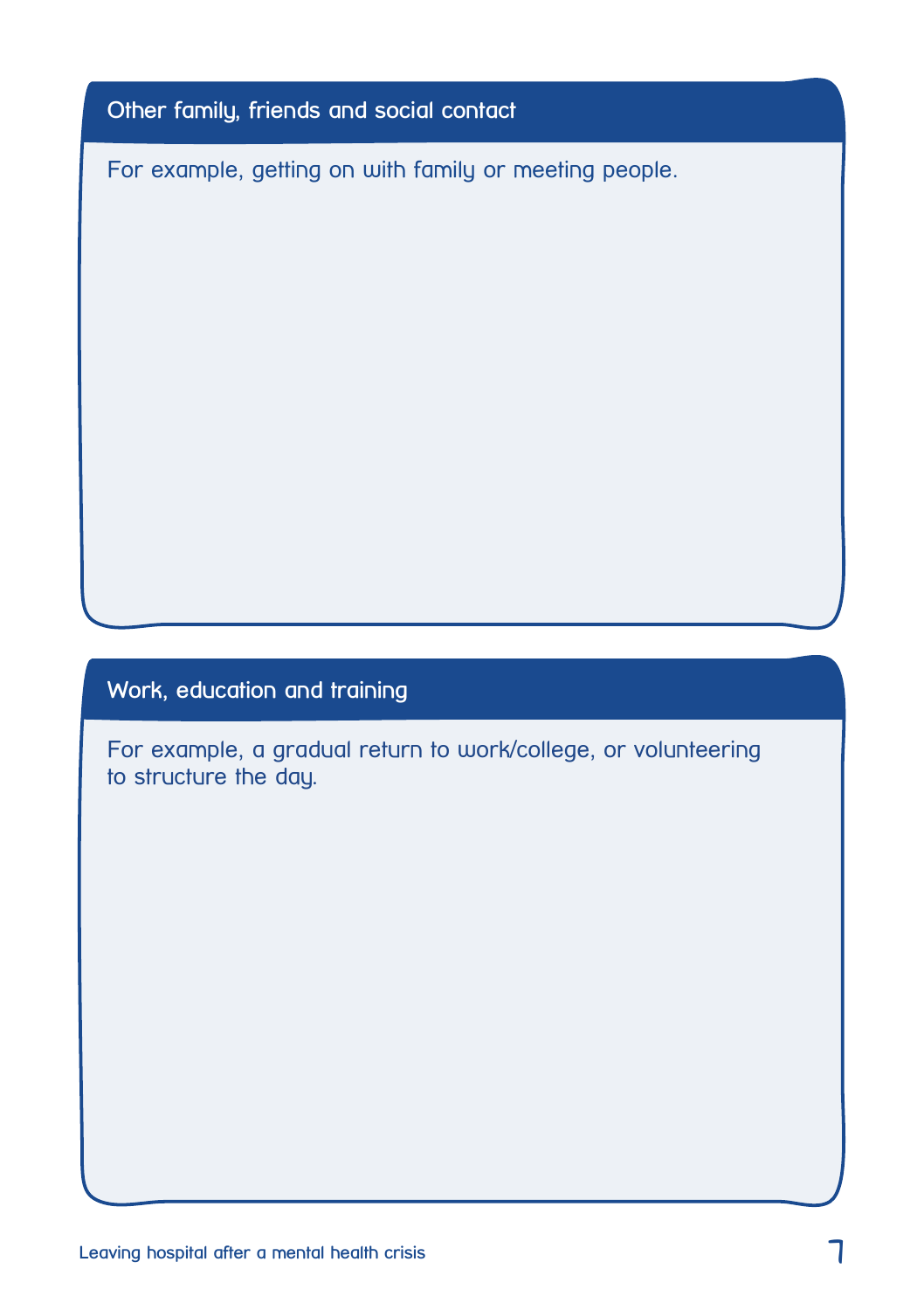**Money and benefits**

For example, advice about entitlements or help with forms.

**Personal care and physical wellbeing, any issues with drugs or alcohol**

For example, eye and dental checks or treatment for a long-term physical health problem.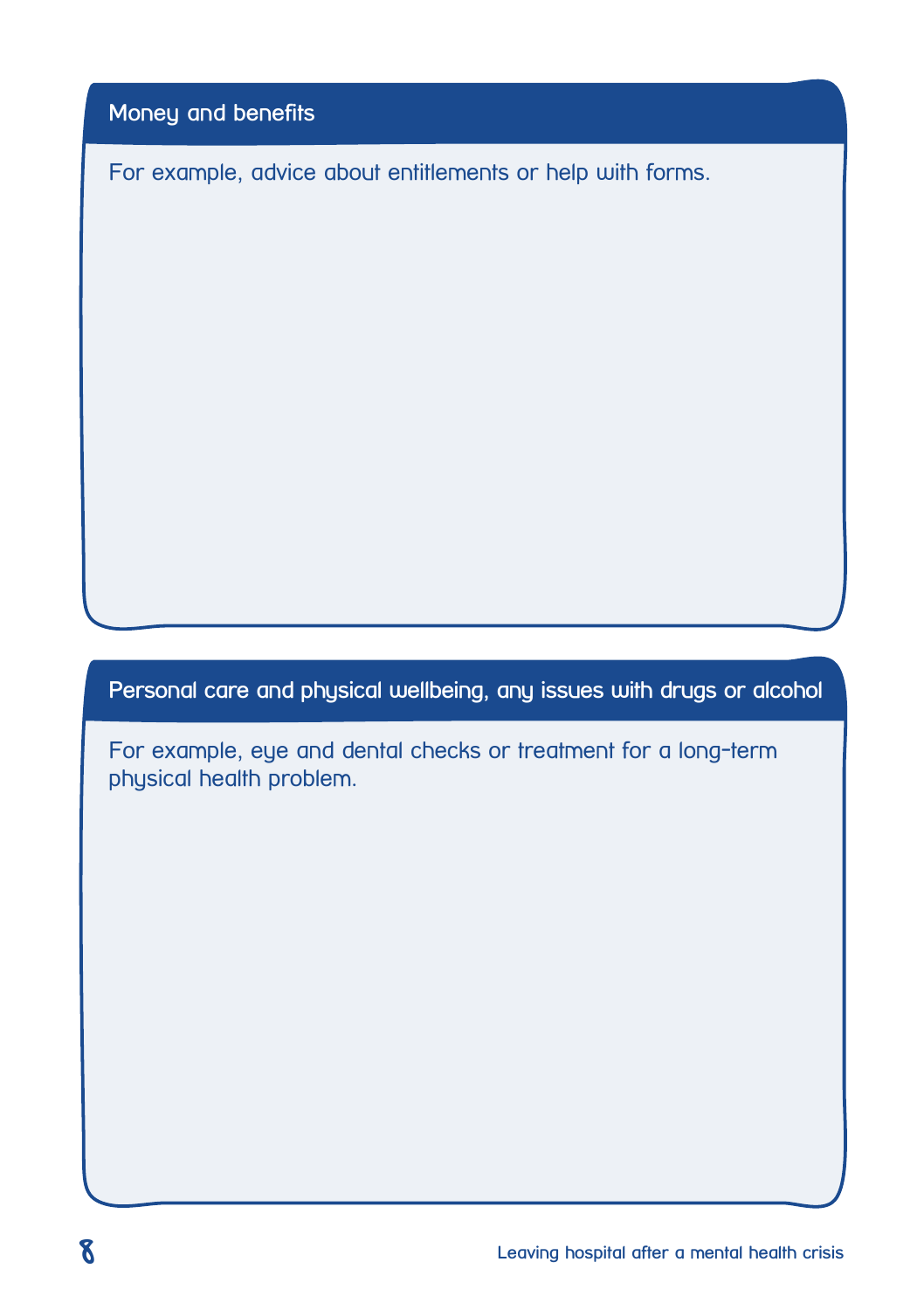#### **Social, cultural and spiritual needs**

For example, faith community, religion or places where I can be myself.

#### **Treatment and self-care for mental health problems**

For example, regular catch-ups and reviews, or peer support.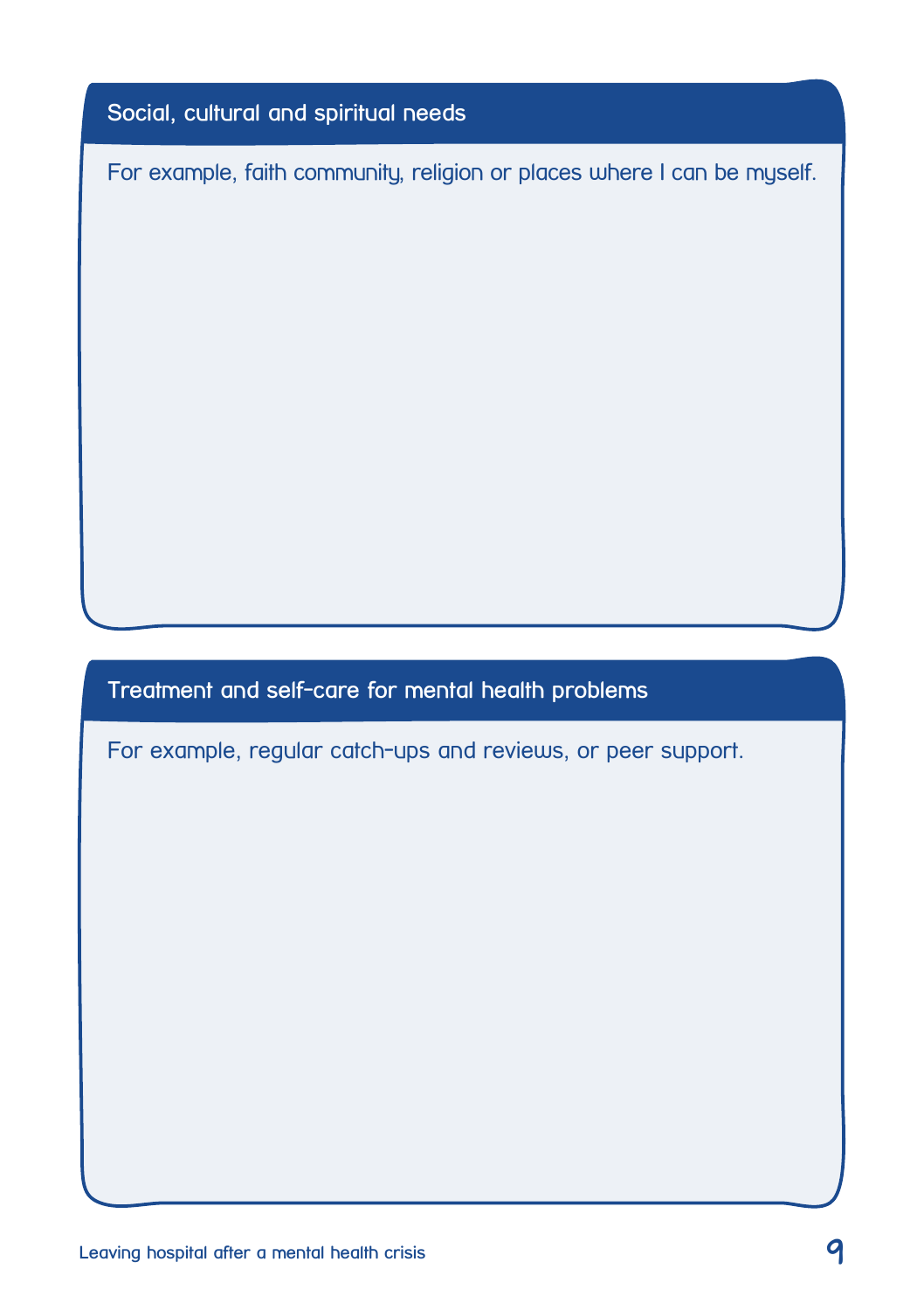## **Other things that are important to me**

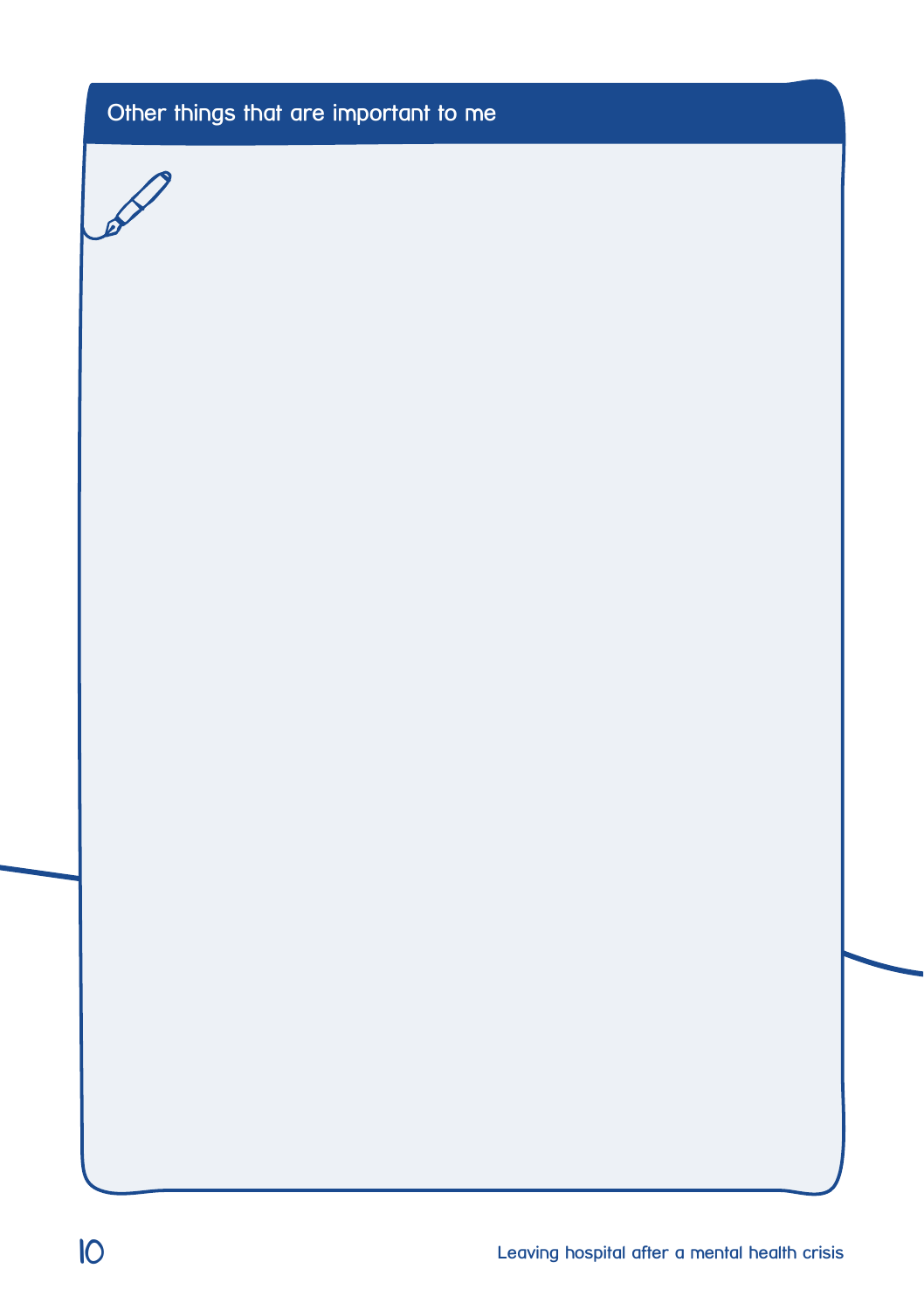## **What happens when I leave hospital?**

Your care team should:

- send your GP information telling them you have been discharged.
- talk to you in detail about what other support you may need after you've left hospital and make sure you know who to talk to if you feel worried or scared, including out of hours.
- get in touch with you a few days after your discharge to check things are OK. They should be in touch sooner if they are worried you may not be coping well or if they think you may harm yourself.

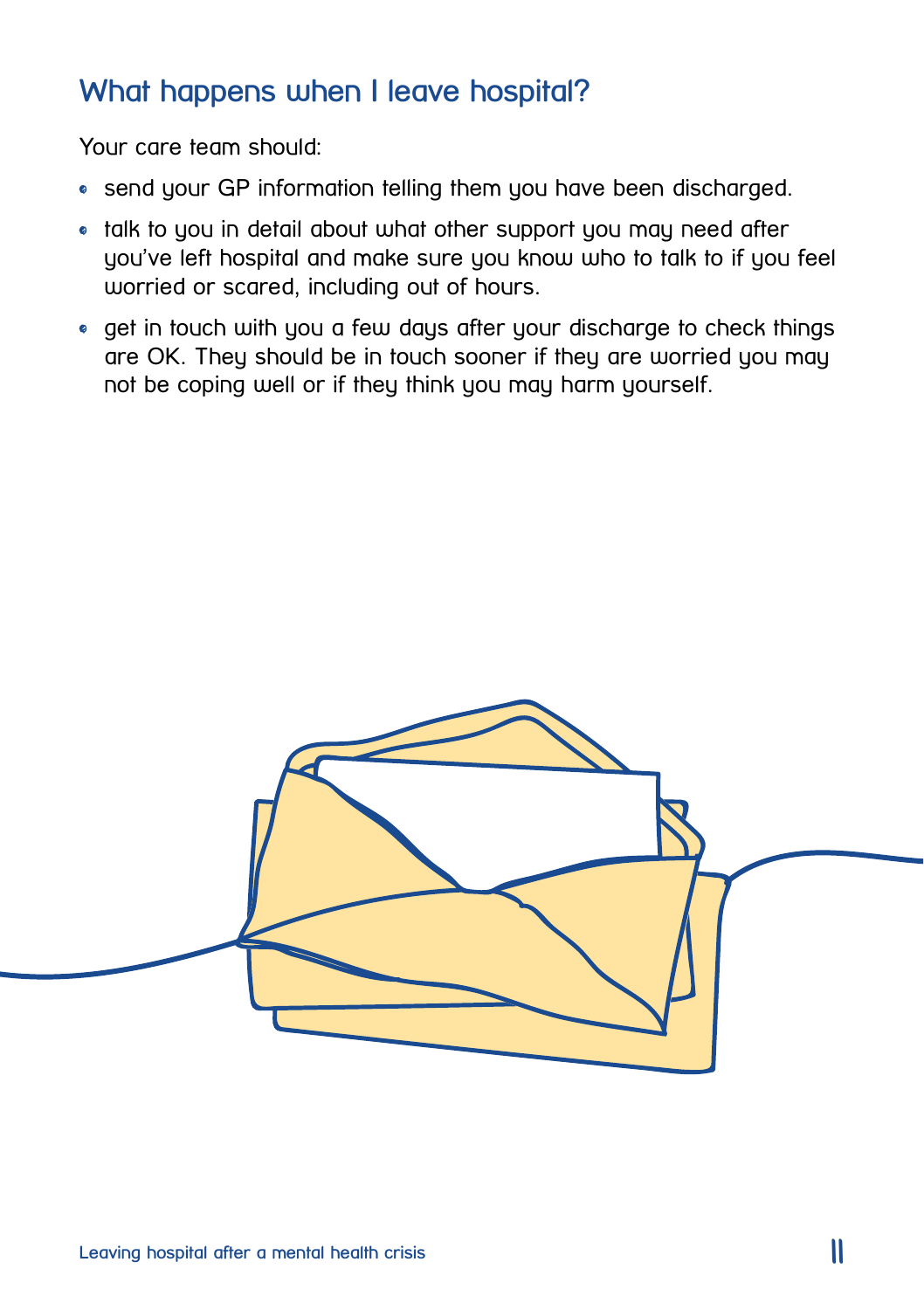Getting the timing right to leave hospital was key... Bed space is under pressure so you may feel that you are being invited to think about leaving hospital before you are ready, but don't be rushed.

## **Before you leave hospital**

If you are due to leave hospital but can answer 'no' to any of these questions, talk to a responsible member of staff about it; for example, the nurse in charge of your ward. Tru to make sure you get the information or support you need before you leave.

- Do you feel ready to leave hospital?
- Do you have a home to go to, or place to stay?
- Do you feel safe to be there?
- Do you feel safe to travel there?
- Have you got enough money to get home and to get food?
- If there is someone at home, do they know you are being discharged?
- Do you know who to contact about your mental health care and treatment; for example, your GP or care co-ordinator?
- Do you have a copy of your care plan (England) or care and treatment plan (Wales)?
- Do you have a follow-up appointment or know when to expect a follow-up call or visit?
- Do you know who to contact if you need urgent or emergency care?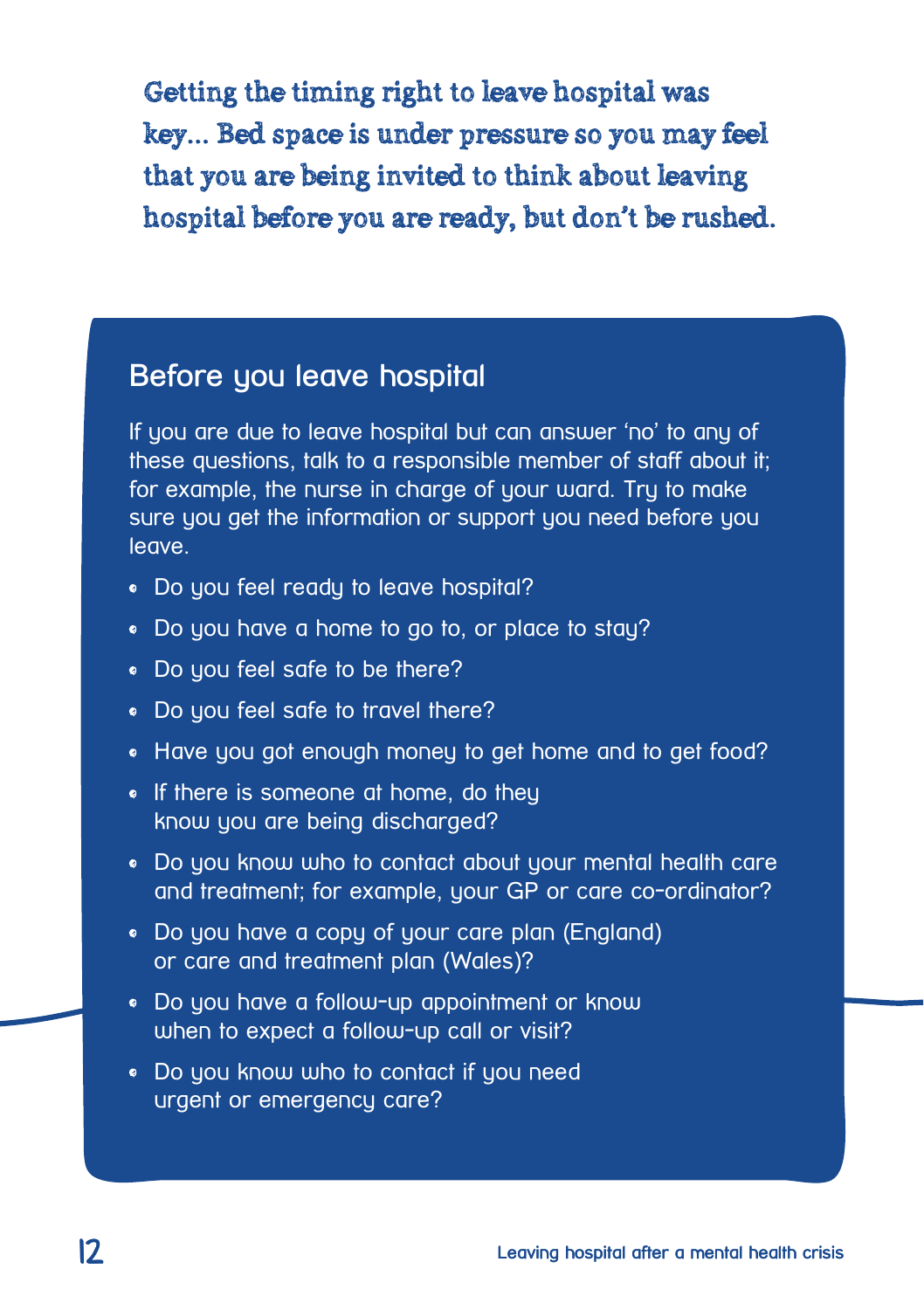# **What can I do if things aren't happening as they should?**

If you have any concerns about your care and discharge there are things you can do – whether you are worried about your life outside hospital, the plans for your return home or aftercare, or how much say you have in the process. In the first instance talk to your care co-ordinator, named nurse in hospital, or someone else in your care team. If you are still concerned you can:

- ask to see an Independent Mental Health Advocate (IMHA) or other mental health advocate – this is someone who can help you to understand and exercise your rights, and help make sure your voice is heard. Ask a member of ward staff or visit Mind's website to find out about different kinds of advocacy and how to contact an advocate.
- talk to the PALS (Patient Advice and Liaison Service) officer in the hospital.
- contact Mind Infoline or Legal Line (contact details on page 15).

If you think you need advice from a solicitor, ask an IMHA or ward staff to help you find one, or call the Law Society on 0202 7242 1222 (England), 029 2064 5254 (Wales).

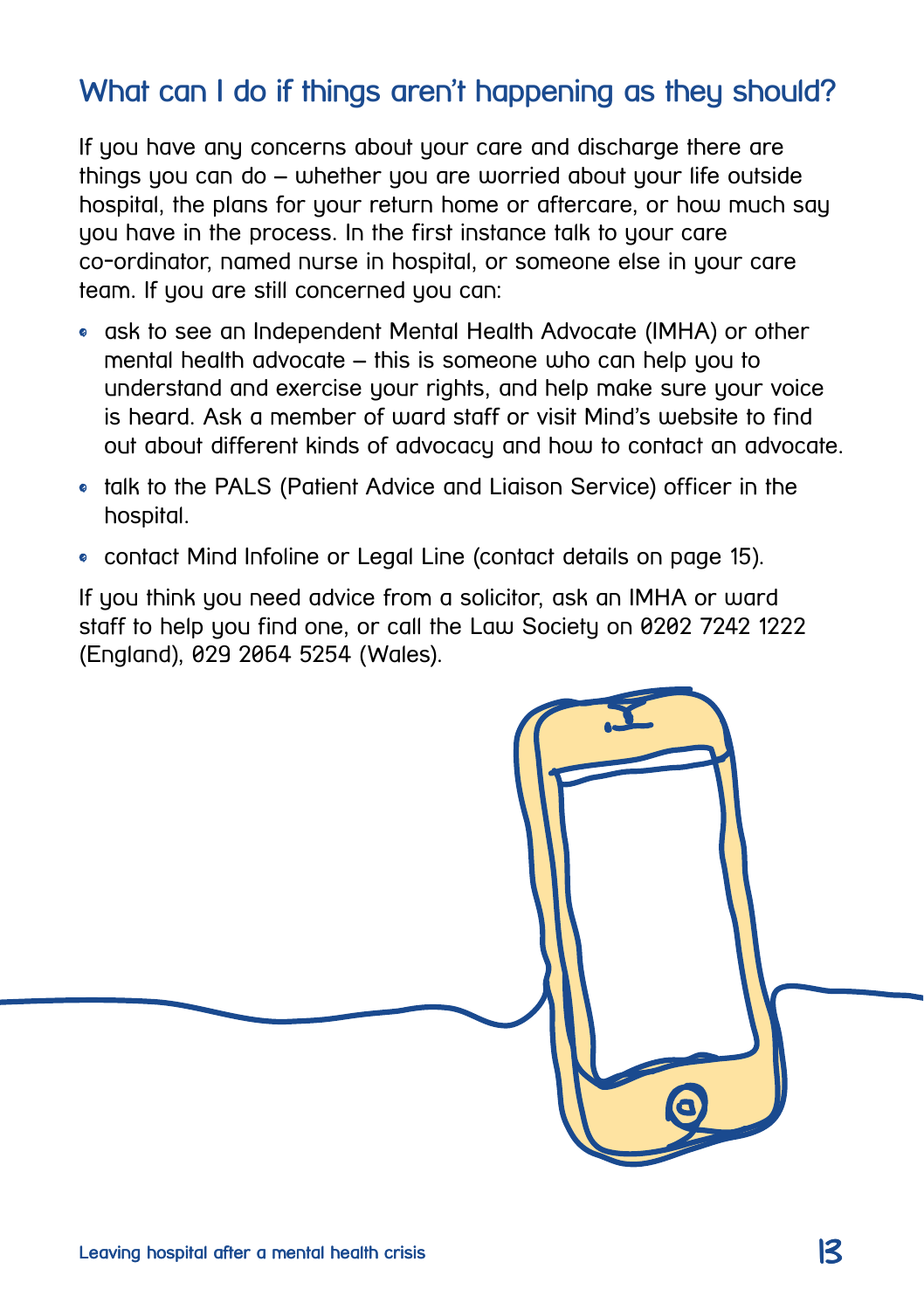## **How can I look after myself at home?**

You may be very happy to be home and with more control over your life, but it may also feel a big change after being in hospital, especially if you're not fully well or you are living in a different place from before. Below are some pointers for taking care of yourself and there is much more information about coping with different mental health problems and everyday life on Mind's website (mind.org.uk) and in our booklets.

## **After you leave hospital**

- It may help to write down what you have learned about ways to cope and keep it where you can see it.
- Take things gently and don't expect too much of yourself at first.
- Try and do things that help you feel well, for instance that involve being active and connecting with other people.
- Think about who you can turn to for support; for example, family, friends, peer support group, your local Mind, community mental health organisation, faith organisation, online community such as Elefriends, or mental health services.
- Keep your care plan and contact information where you can easily find it.
- If you are worried about your mental health, contact your care team or GP – don't wait for it to get worse.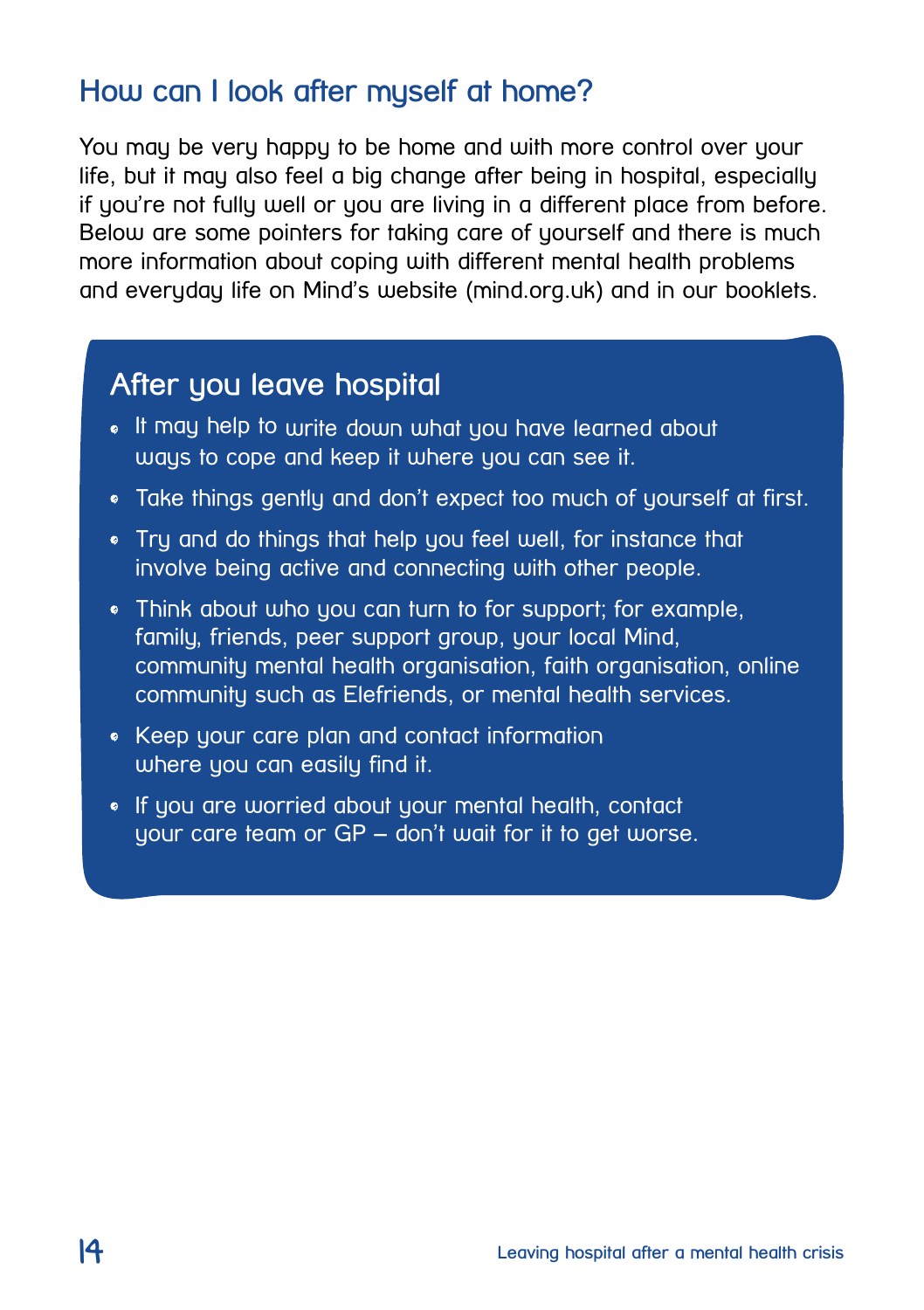# **Further information**

#### **Mind**

**Mind's website** – mind.org.uk

**Mind Infoline** – 0300 123 3393 or text 86463 – information on a range of mental health topics including where to get help.

**Legal Line** – 0300 466 6463 – legal information and general advice related to mental health law.

**Elefriends** – elefriends.org.uk – a supportive online community where you can be yourself http://mind.org.uk/elefriends

**'Leaving hospital'**, information about your legal rights – search for 'Leaving hospital' on mind.org.uk or request from Mind Infoline.

**'Advocacy in mental health'** – search for 'advocacy' on mind.org.uk or request from Mind Infoline.

**NICE (National Institute for Health and Care Excellence)**

**'Moving between hospital and home when you have a mental health problem – The care you should expect',** available online at nice.org.uk or on request from 0300 323 0140

**Healthwatch (England)**

The consumer watchdog for healthcare in England. Find your local Healthwatch from Healthwatch England at Healthwatch.co.uk or call 03000 68 3000

**Community Health Councils (Wales)**

The consumer watchdog for healthcare in Wales. Find the community health council for your area at wales.nhs.uk or call 02920 235 558

**Benefits and general advice**

**Citizensadvice.org.uk** Wales, 03444 77 2020; England, 03444 111 444

#### **turn2us.org.uk**

Help to understand more about the welfare benefits sustem and what might be available to you.